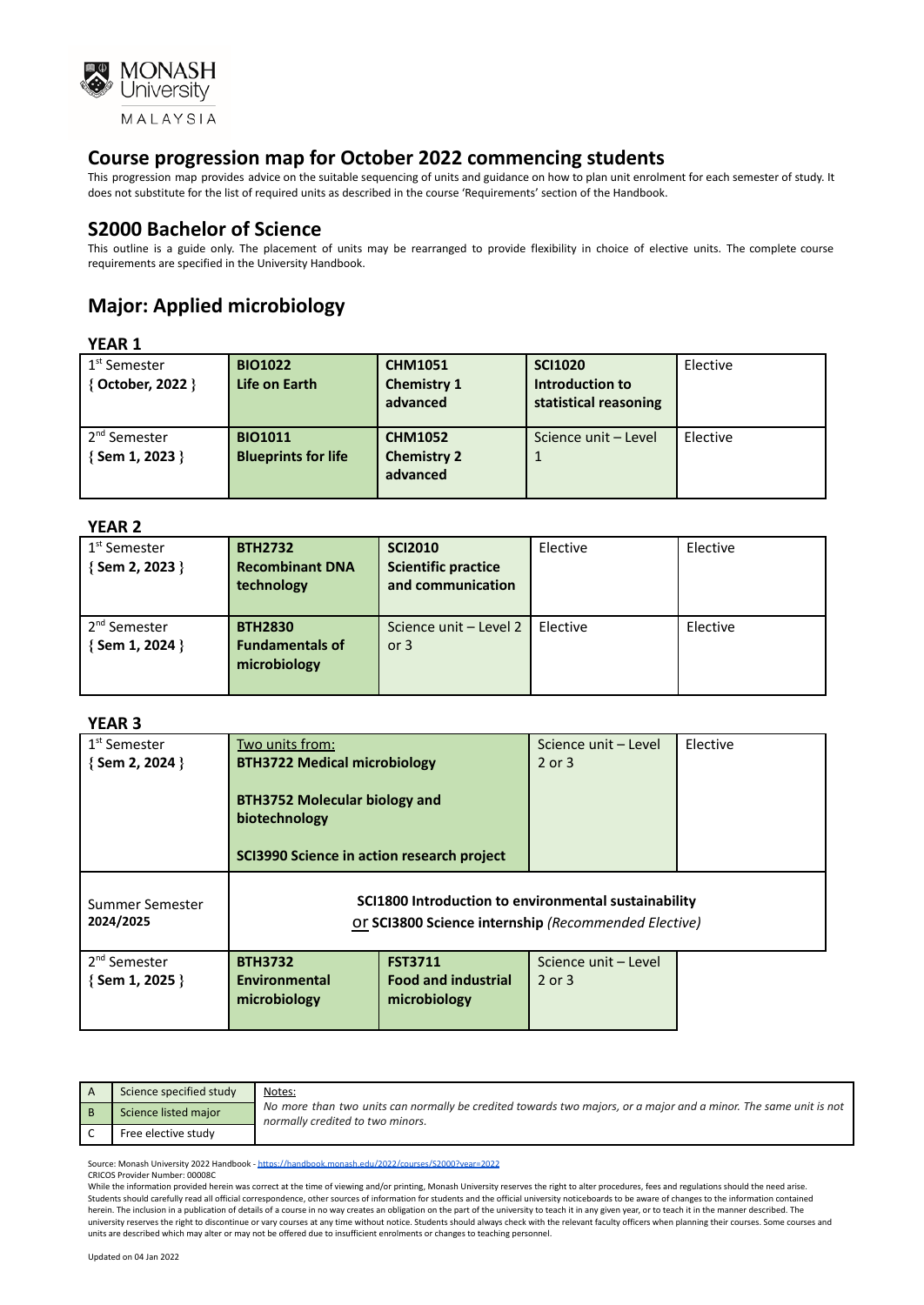

This progression map provides advice on the suitable sequencing of units and guidance on how to plan unit enrolment for each semester of study. It does not substitute for the list of required units as described in the course 'Requirements' section of the Handbook.

### **S2000 Bachelor of Science**

This outline is a guide only. The placement of units may be rearranged to provide flexibility in choice of elective units. The complete course requirements are specified in the University Handbook.

## **Major: Biotechnology**

### **YEAR 1**

| 1 <sup>st</sup> Semester<br>{ October, 2022 } | <b>BIO1022</b><br>Life on Earth              | <b>CHM1051</b><br><b>Chemistry 1</b><br>advanced | <b>SCI1020</b><br>Introduction to<br>statistical reasoning | Elective |
|-----------------------------------------------|----------------------------------------------|--------------------------------------------------|------------------------------------------------------------|----------|
| 2 <sup>nd</sup> Semester<br>{Sem 1, 2023 }    | <b>BIO1011</b><br><b>Blueprints for life</b> | <b>CHM1052</b><br><b>Chemistry 2</b><br>advanced | Science unit - Level                                       | Elective |

### **YEAR 2**

| <b>BTH2732</b>         | <b>SCI2010</b>             | Elective | Elective               |
|------------------------|----------------------------|----------|------------------------|
| <b>Recombinant DNA</b> | <b>Scientific practice</b> |          |                        |
| technology             | and communication          |          |                        |
|                        |                            |          |                        |
| <b>GEN2041</b>         |                            | Elective | Elective               |
| <b>Foundations of</b>  | or $3$                     |          |                        |
| genetics               |                            |          |                        |
|                        |                            |          | Science unit - Level 2 |

#### **YEAR 3**

| 1 <sup>st</sup> Semester<br>{Sem 2, 2024 } | <b>GEN3051</b><br><b>Medical and forensic</b><br>genetics   | One unit from:<br><b>BTH3752 Molecular</b><br>biology and<br>biotechnology<br>SCI3990 Science in<br>action research<br>project                              | Science unit - Level 2<br>or $3$   | Elective |
|--------------------------------------------|-------------------------------------------------------------|-------------------------------------------------------------------------------------------------------------------------------------------------------------|------------------------------------|----------|
| Summer Semester<br>2024/2025               |                                                             | SCI1800 Introduction to environmental sustainability<br>Or SCI3800 Science internship (Recommended Elective)                                                |                                    |          |
| 2 <sup>nd</sup> Semester<br>{Sem 1, 2025 } | <b>SCI3716</b><br>Laboratory and<br>workplace<br>management | One unit from:<br><b>BTH3820 Plant</b><br>biotechnology<br><b>GEN3040 Genomics</b><br>and its applications<br>SCI3990 Science in<br>action research project | Science unit - Level<br>$2$ or $3$ |          |

| Science specified study | Notes:<br>No more than two units can normally be credited towards two majors, or a major and a minor. The same unit is not<br>normally credited to two minors. |
|-------------------------|----------------------------------------------------------------------------------------------------------------------------------------------------------------|
| Science listed major    |                                                                                                                                                                |
| Free elective study     |                                                                                                                                                                |

Source: Monash University 2022 Handbook - <https://handbook.monash.edu/2022/courses/S2000?year=2022>

CRICOS Provider Number: 00008C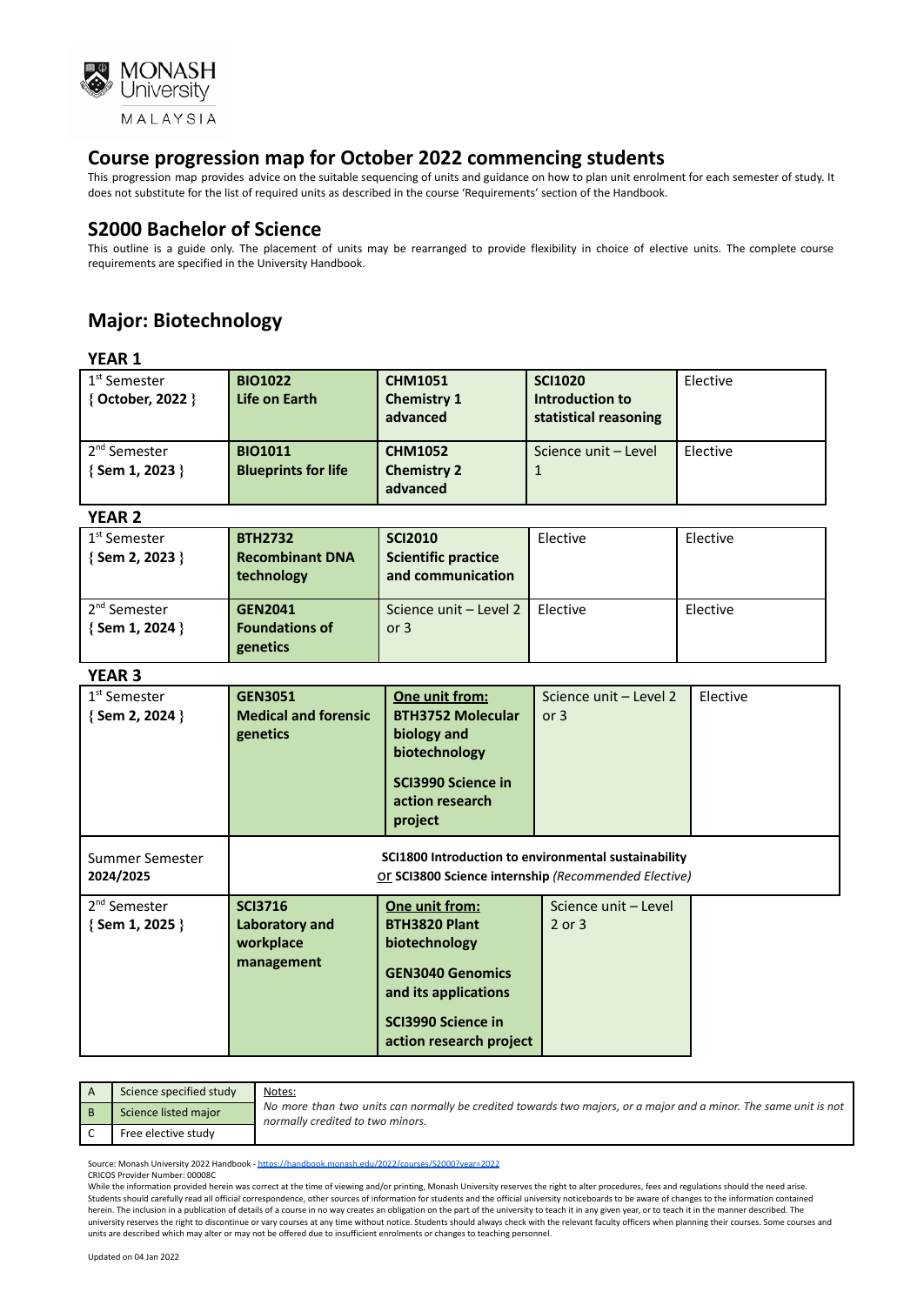

This progression map provides advice on the suitable sequencing of units and guidance on how to plan unit enrolment for each semester of study. It does not substitute for the list of required units as described in the course 'Requirements' section of the Handbook.

### **S2000 Bachelor of Science**

This outline is a guide only. The placement of units may be rearranged to provide flexibility in choice of elective units. The complete course requirements are specified in the University Handbook.

## **Extended major: Biotechnology**

#### **YEAR 1**

| 1 <sup>st</sup> Semester<br>{ October, 2022 } | <b>BIO1022</b><br>Life on Earth              | <b>CHM1051</b><br><b>Chemistry 1</b><br>advanced | <b>SCI1020</b><br>Introduction to<br>statistical reasoning | Elective |
|-----------------------------------------------|----------------------------------------------|--------------------------------------------------|------------------------------------------------------------|----------|
| 2 <sup>nd</sup> Semester<br>{Sem 1, 2023 }    | <b>BIO1011</b><br><b>Blueprints for life</b> | <b>CHM1052</b><br><b>Chemistry 2</b><br>advanced | Science unit - Level                                       | Elective |

### **YEAR 2**

| I LAI\ 4                                          |                                                                                   |                                                                   |                                                     |          |
|---------------------------------------------------|-----------------------------------------------------------------------------------|-------------------------------------------------------------------|-----------------------------------------------------|----------|
| 1 <sup>st</sup> Semester<br>{Sem 2, 2023 }        | <b>BTH2732</b><br><b>Recombinant DNA</b><br>technology                            | <b>SCI2010</b><br><b>Scientific practice</b><br>and communication | Elective                                            | Elective |
| 2 <sup>nd</sup> Semester<br>$\{$ Sem 1, 2024 $\}$ | <b>BTH2741</b><br><b>Biochemistry and</b><br>metabolism of<br><b>biomolecules</b> | <b>BTH2830</b><br><b>Fundamentals of</b><br>microbiology          | <b>GEN2041</b><br><b>Foundations of</b><br>genetics | Elective |

### **YEAR 3**

| 1 <sup>st</sup> Semester<br>{ Sem 2, 2024 } | <b>GEN3051 Medical</b><br>and forensic<br>genetics                                                                                                                                                              | Two units from:<br><b>BTH3722 Medical microbiology</b><br><b>BTH3752 Molecular biology and</b><br>biotechnology<br>SCI3990 Science in action research project | Elective |
|---------------------------------------------|-----------------------------------------------------------------------------------------------------------------------------------------------------------------------------------------------------------------|---------------------------------------------------------------------------------------------------------------------------------------------------------------|----------|
| Summer Semester<br>2024/2025                | SCI1800 Introduction to environmental sustainability<br>Or SCI3800 Science internship (Recommended Elective)                                                                                                    |                                                                                                                                                               |          |
| 2 <sup>nd</sup> Semester<br>{ Sem 1, 2025 } | Two units from:<br><b>SCI3716 Laboratory</b><br>and workplace<br><b>BTH3820 Plant biotechnology</b><br>management<br><b>GEN3040 Genomics and its applications</b><br>SCI3990 Science in action research project |                                                                                                                                                               |          |

| Science specified study | Notes:<br>No more than two units can normally be credited towards two majors, or a major and a minor. The same unit is not<br>normally credited to two minors. |
|-------------------------|----------------------------------------------------------------------------------------------------------------------------------------------------------------|
| Science listed major    |                                                                                                                                                                |
| Free elective study     |                                                                                                                                                                |

Source: Monash University 2022 Handbook - <https://handbook.monash.edu/2022/courses/S2000?year=2022>

CRICOS Provider Number: 00008C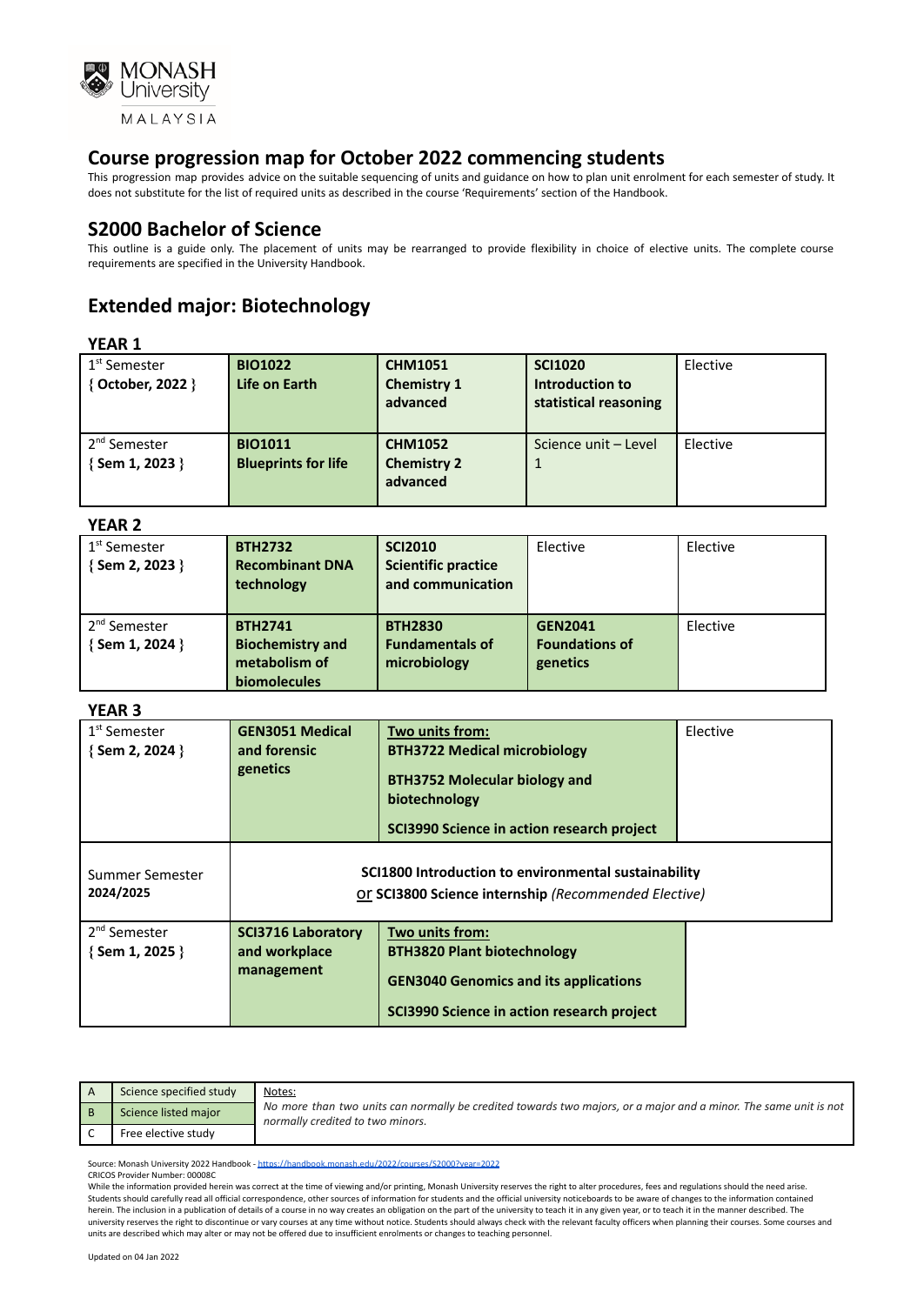

This progression map provides advice on the suitable sequencing of units and guidance on how to plan unit enrolment for each semester of study. It does not substitute for the list of required units as described in the course 'Requirements' section of the Handbook.

### **S2000 Bachelor of Science**

This outline is a guide only. The placement of units may be rearranged to provide flexibility in choice of elective units. The complete course requirements are specified in the University Handbook.

## **Major: Genomics and bioinformatics**

### **YEAR 1**

| 1 <sup>st</sup> Semester<br>{ October, 2022 } | <b>BIO1022</b><br>Life on Earth              | <b>CHM1051</b><br><b>Chemistry 1</b><br>advanced | <b>SCI1020</b><br>Introduction to<br>statistical reasoning | Elective |
|-----------------------------------------------|----------------------------------------------|--------------------------------------------------|------------------------------------------------------------|----------|
| 2 <sup>nd</sup> Semester<br>{Sem 1, 2023 }    | <b>BIO1011</b><br><b>Blueprints for life</b> | <b>CHM1052</b><br><b>Chemistry 2</b><br>advanced | Science unit - Level                                       | Elective |

#### **YEAR 2**

| 1 <sup>st</sup> Semester   | <b>SCI2010</b>             | Elective             | Elective             | Elective |
|----------------------------|----------------------------|----------------------|----------------------|----------|
| $\{$ Sem 2, 2023 $\}$      | <b>Scientific practice</b> |                      |                      |          |
|                            | and communication          |                      |                      |          |
|                            |                            |                      |                      |          |
| . 2 <sup>nd</sup> Semester | <b>GEN2041</b>             | Science unit - Level | Science unit - Level | Elective |
| $\{$ Sem 1, 2024 $\}$      | <b>Foundations of</b>      | 2 or 3               | 2 or 3               |          |
|                            | genetics                   |                      |                      |          |
|                            |                            |                      |                      |          |

### **YEAR 3**

| 1 <sup>st</sup> Semester<br>{Sem 2, 2024 } | <b>BIN3890</b><br><b>Research methods in</b><br>bioinformatics and<br>big data analysis | <b>GEN2052</b><br><b>Genomics and</b><br>population genetics | <b>GEN3051</b><br><b>Medical and</b><br>forensic genetics                                                    | Science unit - Level<br>$2$ or $3$ |
|--------------------------------------------|-----------------------------------------------------------------------------------------|--------------------------------------------------------------|--------------------------------------------------------------------------------------------------------------|------------------------------------|
| Summer Semester<br>2024/2025               |                                                                                         |                                                              | SCI1800 Introduction to environmental sustainability<br>Or SCI3800 Science internship (Recommended Elective) |                                    |
| 2 <sup>nd</sup> Semester<br>{Sem 1, 2025 } | <b>BIN3800</b><br><b>Bioinformatics</b>                                                 | <b>GEN3040</b><br><b>Genomics and its</b><br>applications    | <b>SCI3990</b><br>Science in action<br>research project<br>(Recommended<br>Elective)                         |                                    |

| Science specified study | Notes:<br>No more than two units can normally be credited towards two majors, or a major and a minor. The same unit is not<br>normally credited to two minors. |
|-------------------------|----------------------------------------------------------------------------------------------------------------------------------------------------------------|
| Science listed major    |                                                                                                                                                                |
| Free elective study     |                                                                                                                                                                |

Source: Monash University 2022 Handbook - <https://handbook.monash.edu/2022/courses/S2000?year=2022> CRICOS Provider Number: 00008C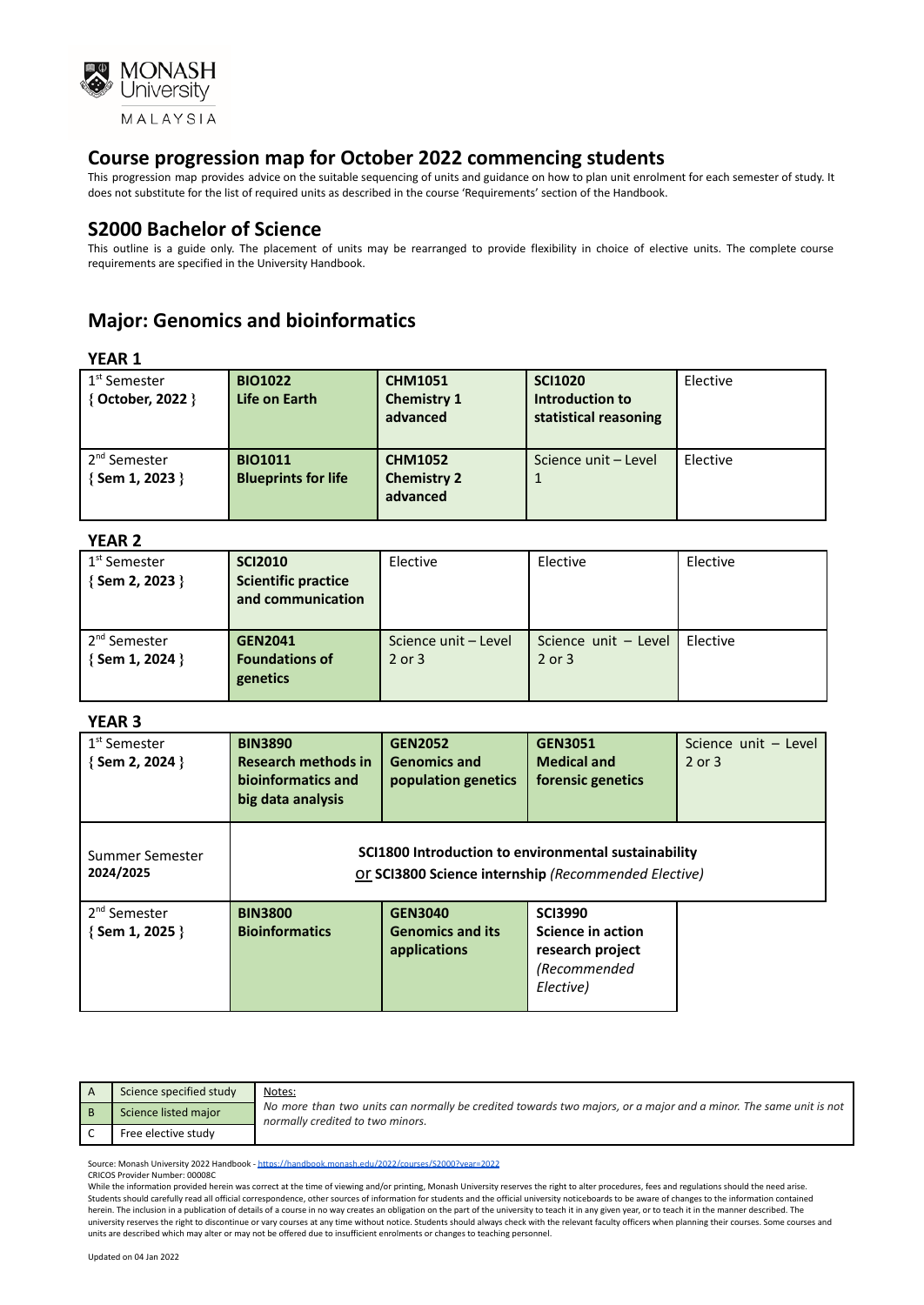

This progression map provides advice on the suitable sequencing of units and guidance on how to plan unit enrolment for each semester of study. It does not substitute for the list of required units as described in the course 'Requirements' section of the Handbook.

### **S2000 Bachelor of Science**

This outline is a guide only. The placement of units may be rearranged to provide flexibility in choice of elective units. The complete course requirements are specified in the University Handbook.

# **Major: Medicinal chemistry**

**YEAR 1**

| 1 <sup>st</sup> Semester<br>{ October, 2022 } | <b>BIO1022</b><br>Life on Earth              | <b>CHM1051</b><br><b>Chemistry 1</b><br>advanced | <b>SCI1020</b><br>Introduction to<br>statistical reasoning | Elective |
|-----------------------------------------------|----------------------------------------------|--------------------------------------------------|------------------------------------------------------------|----------|
| 2 <sup>nd</sup> Semester<br>{Sem 1, 2023 }    | <b>BIO1011</b><br><b>Blueprints for life</b> | <b>CHM1052</b><br><b>Chemistry 2</b><br>advanced | Science unit - Level                                       | Elective |

**YEAR 2**

| .                        |                      |                            |                      |          |
|--------------------------|----------------------|----------------------------|----------------------|----------|
| 1 <sup>st</sup> Semester | <b>CHM2922</b>       | <b>SCI2010</b>             | Elective             | Elective |
| $\{$ Sem 2, 2023 $\}$    | Spectroscopy and     | <b>Scientific practice</b> |                      |          |
|                          | analytical chemistry | and communication          |                      |          |
|                          |                      |                            |                      |          |
| 2 <sup>nd</sup> Semester | <b>CHM2911</b>       | *PHY2810                   | <b>BTH2741</b>       | Elective |
| $\{$ Sem 1, 2024 $\}$    | Inorganic and        | <b>Physiology of human</b> | Biochemistry         |          |
|                          | organic chemistry    | body systems               | <i>(Recommended)</i> |          |
|                          |                      | Science unit -<br>or.      | Elective)            |          |
|                          |                      | Level 2 or 3               |                      |          |
|                          |                      | (*must complete either     |                      |          |
|                          |                      | PHY2810 or PHY2820)        |                      |          |

#### **YEAR 3**

| 1 <sup>st</sup> Semester<br>$\{$ Sem 2, 2024 $\}$ | <b>CHM3922</b><br><b>Advanced organic</b><br>chemistry                                                       | *PHY2820<br><b>Physiology of human</b><br>health<br>or Science unit -<br>Level 2 or 3<br>(*must complete either<br>PHY2810 or PHY2820) | Science unit - Level<br>3                                                            | Science unit - Level<br>2 or 3 |
|---------------------------------------------------|--------------------------------------------------------------------------------------------------------------|----------------------------------------------------------------------------------------------------------------------------------------|--------------------------------------------------------------------------------------|--------------------------------|
| Summer Semester<br>2024/2025                      | SCI1800 Introduction to environmental sustainability<br>Or SCI3800 Science internship (Recommended Elective) |                                                                                                                                        |                                                                                      |                                |
| 2 <sup>nd</sup> Semester<br>{Sem 1, 2025 }        | <b>CHM3930</b><br><b>Medicinal chemistry</b>                                                                 | <b>PHA3801</b><br><b>Principles of</b><br>pharmacology                                                                                 | <b>SCI3990</b><br>Science in action<br>research project<br>(Recommended<br>Elective) |                                |

| Science specified study | Notes:<br>No more than two units can normally be credited towards two majors, or a major and a minor. The same unit is not<br>normally credited to two minors. |
|-------------------------|----------------------------------------------------------------------------------------------------------------------------------------------------------------|
| Science listed major    |                                                                                                                                                                |
| Free elective study     |                                                                                                                                                                |

Source: Monash University 2022 Handbook - <https://handbook.monash.edu/2022/courses/S2000?year=2022>

CRICOS Provider Number: 00008C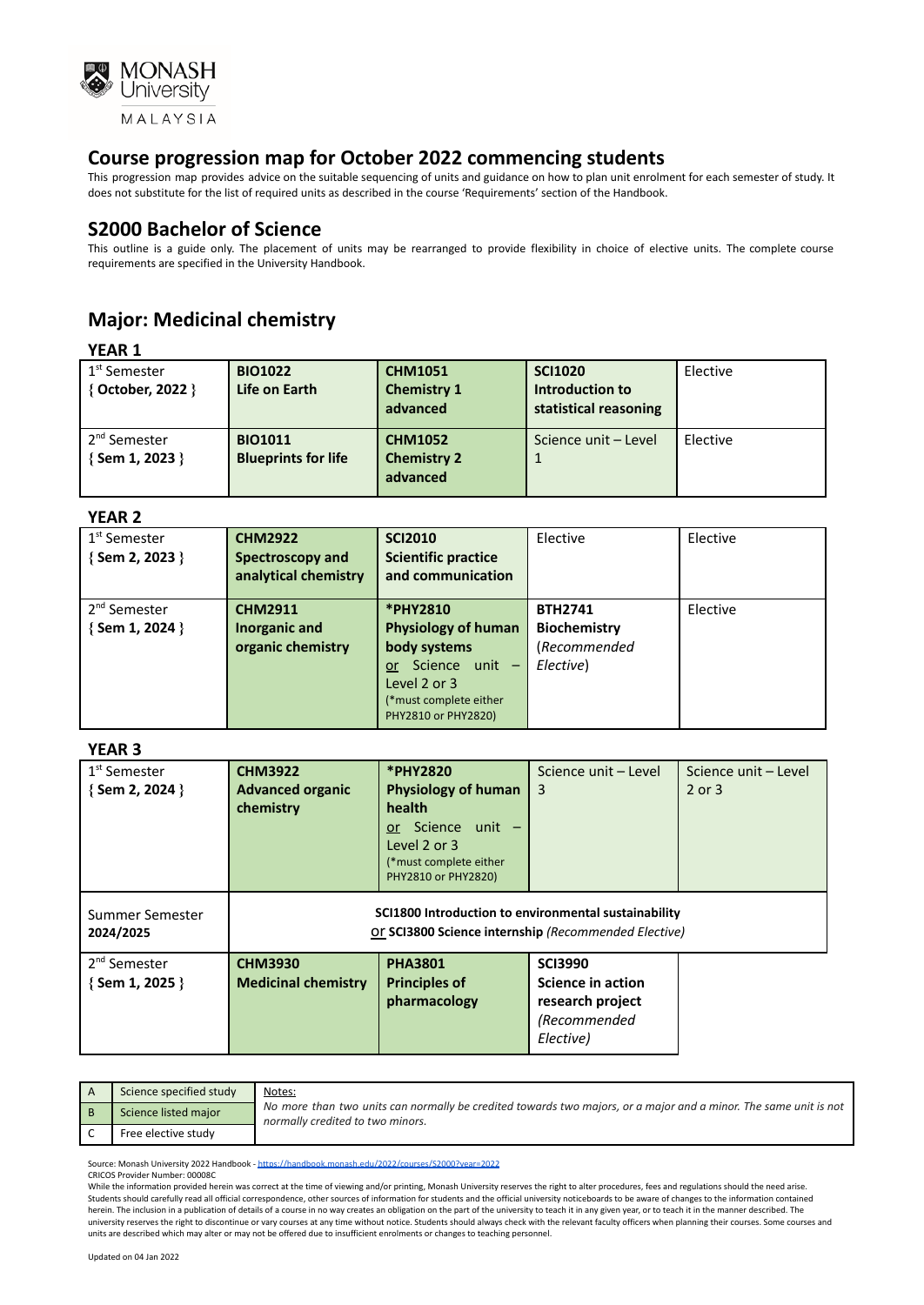

This progression map provides advice on the suitable sequencing of units and guidance on how to plan unit enrolment for each semester of study. It does not substitute for the list of required units as described in the course 'Requirements' section of the Handbook.

### **S2000 Bachelor of Science**

This outline is a guide only. The placement of units may be rearranged to provide flexibility in choice of elective units. The complete course requirements are specified in the University Handbook.

# **Major: Psychology**

### **YEAR 1**

| 1 <sup>st</sup> Semester<br>{ October, 2022 } | <b>BIO1022</b><br>Life on Earth              | <b>PSY1022</b><br><b>Psychology 1B</b> | <b>SCI1020</b><br>Introduction to<br>statistical reasoning | Elective |
|-----------------------------------------------|----------------------------------------------|----------------------------------------|------------------------------------------------------------|----------|
| 2 <sup>nd</sup> Semester<br>{Sem 1, 2023 }    | <b>BIO1011</b><br><b>Blueprints for life</b> | <b>PSY1011</b><br><b>Psychology 1A</b> | Science unit - Level                                       | Elective |

### **YEAR 2**

| .                                           |                                                               |                                                                   |                                |          |
|---------------------------------------------|---------------------------------------------------------------|-------------------------------------------------------------------|--------------------------------|----------|
| 1 <sup>st</sup> Semester<br>{ Sem 2, 2023 } | <b>PSY2042</b><br><b>Personality and</b><br>social psychology | <b>SCI2010</b><br><b>Scientific practice</b><br>and communication | Elective                       | Elective |
| 2 <sup>nd</sup> Semester<br>{ Sem 1, 2024 } | <b>PSY2061</b><br><b>Biological</b><br>psychology             | <b>PSY2071</b><br><b>Development</b><br>psychology                | Science unit - Level<br>2 or 3 | Elective |

### **YEAR 3**

| 1 <sup>st</sup> Semester<br>{Sem 2, 2024 } | <b>PSY3032</b><br><b>Abnormal</b><br>psychology                                                              | Science unit - Level<br>3                                | Science unit - Level<br>$2$ or $3$ | Elective |
|--------------------------------------------|--------------------------------------------------------------------------------------------------------------|----------------------------------------------------------|------------------------------------|----------|
| Summer Semester<br>2024/2025               | SCI1800 Introduction to environmental sustainability<br>Or SCI3800 Science internship (Recommended Elective) |                                                          |                                    |          |
| 2 <sup>nd</sup> Semester<br>{Sem 1, 2025 } | <b>PSY3041</b><br><b>Psychological testing</b><br>theories of ability<br>and ethics                          | <b>PSY3051</b><br>Perception and<br>cognitive psychology | Elective                           |          |

| Science specified study | Notes:<br>No more than two units can normally be credited towards two majors, or a major and a minor. The same unit is not<br>normally credited to two minors. |
|-------------------------|----------------------------------------------------------------------------------------------------------------------------------------------------------------|
| Science listed major    |                                                                                                                                                                |
| Free elective study     |                                                                                                                                                                |

Source: Monash University 2022 Handbook - <https://handbook.monash.edu/2022/courses/S2000?year=2022> CRICOS Provider Number: 00008C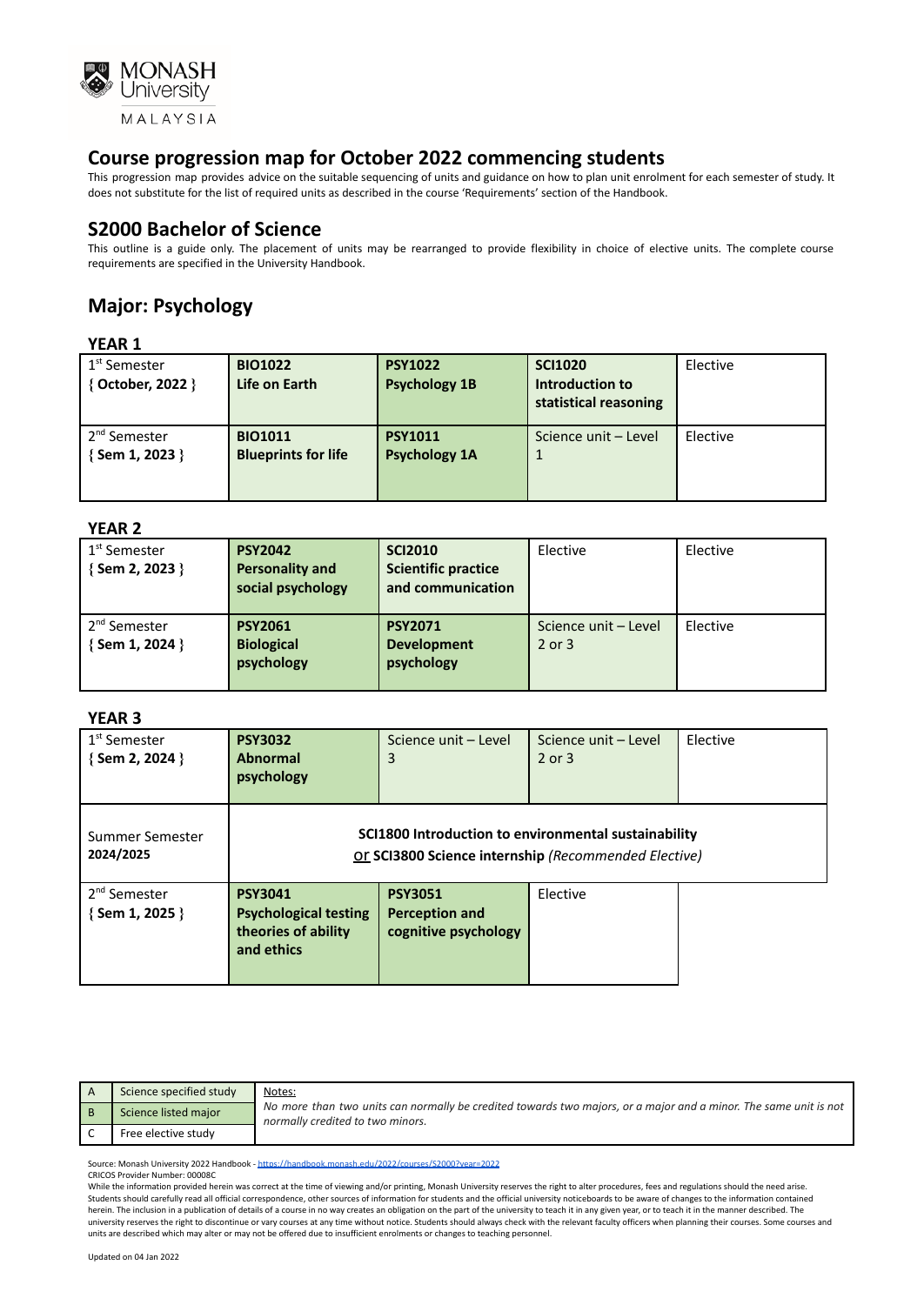

This progression map provides advice on the suitable sequencing of units and guidance on how to plan unit enrolment for each semester of study. It does not substitute for the list of required units as described in the course 'Requirements' section of the Handbook.

### **S2000 Bachelor of Science**

This outline is a guide only. The placement of units may be rearranged to provide flexibility in choice of elective units. The complete course requirements are specified in the University Handbook.

## **Extended major - APAC accredited: Psychology**

#### **YEAR 1**

| 1 <sup>st</sup> Semester<br>{ October, 2022 } | <b>BIO1022</b><br>Life on Earth              | <b>PSY1022</b><br><b>Psychology 1B</b> | <b>SCI1020</b><br>Introduction to<br>statistical reasoning | Elective |
|-----------------------------------------------|----------------------------------------------|----------------------------------------|------------------------------------------------------------|----------|
| 2 <sup>nd</sup> Semester<br>{ Sem 1, 2023 }   | <b>BIO1011</b><br><b>Blueprints for life</b> | <b>PSY1011</b><br><b>Psychology 1A</b> | Science unit - Level                                       | Elective |

#### **YEAR 2**

| .                                           |                                                               |                                                    |                                                            |          |
|---------------------------------------------|---------------------------------------------------------------|----------------------------------------------------|------------------------------------------------------------|----------|
| 1 <sup>st</sup> Semester<br>{Sem 2, 2023 }  | <b>PSY2042</b><br><b>Personality and</b><br>social psychology | <b>PSY2112</b><br>Organisational<br>psychology     | <b>SCI2010 Scientific</b><br>practice and<br>communication | Elective |
| 2 <sup>nd</sup> Semester<br>{ Sem 1, 2024 } | <b>PSY2061</b><br><b>Biological</b><br>psychology             | <b>PSY2071</b><br><b>Development</b><br>psychology | Elective                                                   | Elective |

#### **YEAR 3**

| 1 <sup>st</sup> Semester<br>{Sem 2, 2024 }        | <b>PSY3032</b><br><b>Abnormal</b><br>psychology                                     | <b>PSY3062</b><br><b>Research methods</b><br>and theory                                                      | Science unit - Level<br>$2$ or $3$ | Elective |
|---------------------------------------------------|-------------------------------------------------------------------------------------|--------------------------------------------------------------------------------------------------------------|------------------------------------|----------|
| Summer Semester<br>2024/2025                      |                                                                                     | SCI1800 Introduction to environmental sustainability<br>Or SCI3800 Science internship (Recommended Elective) |                                    |          |
| 2 <sup>nd</sup> Semester<br>$\{$ Sem 1, 2025 $\}$ | <b>PSY3041</b><br><b>Psychological testing</b><br>theories of ability<br>and ethics | <b>PSY3051</b><br><b>Perception and</b><br>cognitive psychology                                              | Elective                           |          |

| Science specified study | Notes:<br>No more than two units can normally be credited towards two majors, or a major and a minor. The same unit is not<br>normally credited to two minors. |
|-------------------------|----------------------------------------------------------------------------------------------------------------------------------------------------------------|
| Science listed major    |                                                                                                                                                                |
| Free elective study     |                                                                                                                                                                |

Source: Monash University 2022 Handbook - <https://handbook.monash.edu/2022/courses/S2000?year=2022> CRICOS Provider Number: 00008C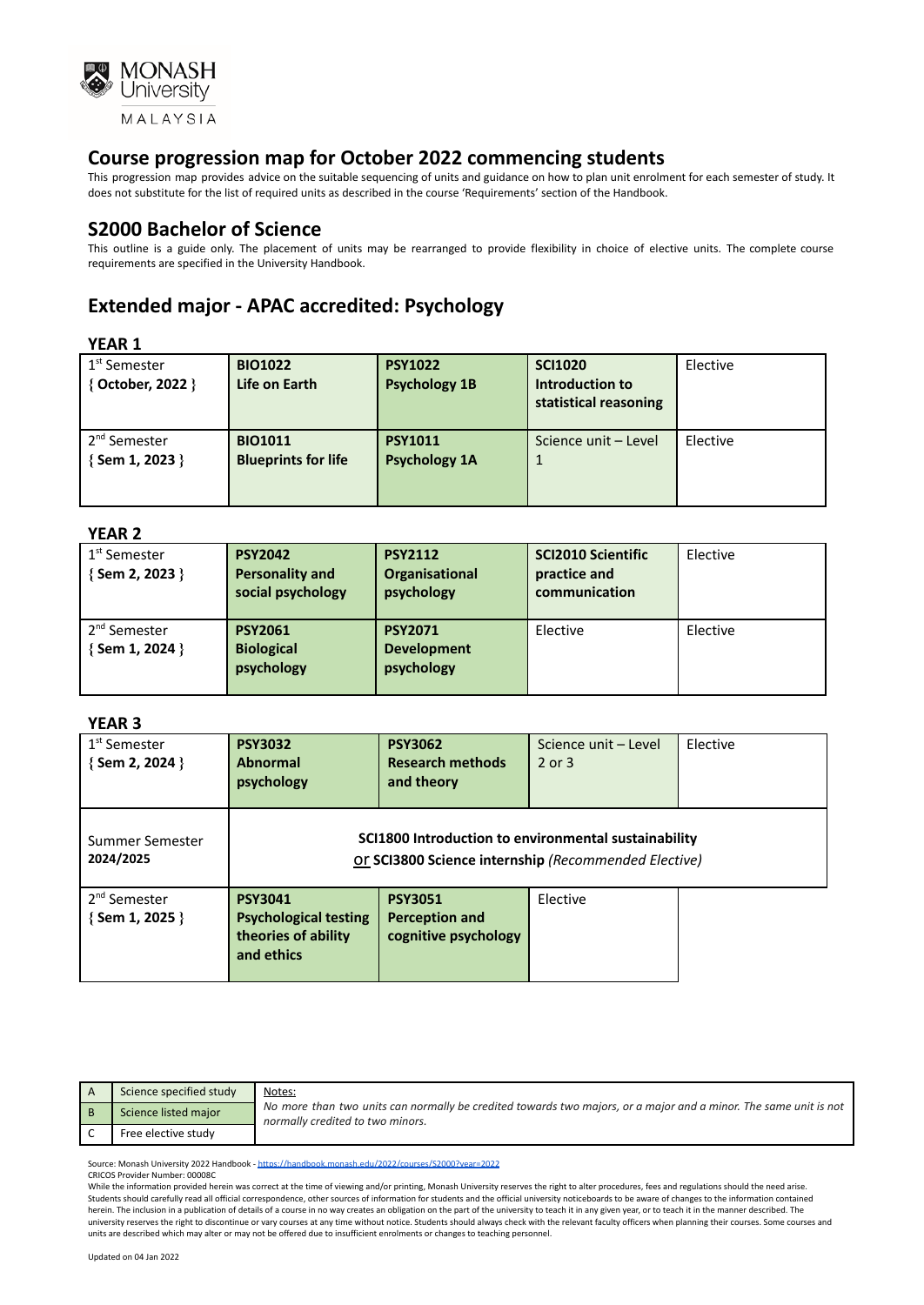

This progression map provides advice on the suitable sequencing of units and guidance on how to plan unit enrolment for each semester of study. It does not substitute for the list of required units as described in the course 'Requirements' section of the Handbook.

### **S2000 Bachelor of Science**

This outline is a guide only. The placement of units may be rearranged to provide flexibility in choice of elective units. The complete course requirements are specified in the University Handbook.

# **Major: Tropical environmental biology**

### **YEAR 1**

| 1 <sup>st</sup> Semester<br>{ October, 2022 } | <b>BIO1022</b><br>Life on Earth              | <b>CHM1051</b><br><b>Chemistry 1</b><br>advanced | <b>SCI1020</b><br>Introduction to<br>statistical reasoning | Elective |
|-----------------------------------------------|----------------------------------------------|--------------------------------------------------|------------------------------------------------------------|----------|
| 2 <sup>nd</sup> Semester<br>{ Sem 1, 2023 }   | <b>BIO1011</b><br><b>Blueprints for life</b> | <b>CHM1052</b><br><b>Chemistry 2</b><br>advanced | Science unit - Level                                       | Elective |

### **YEAR 2**

| 1 <sup>st</sup> Semester<br>{Sem 2, 2023 } | <b>ENV1800</b><br>Environmental<br>science: A Southeast<br><b>Asian perspective</b> | <b>STA2216</b><br>Data analysis for<br>science | <b>SCI2010</b><br><b>Scientific practice</b><br>and communication | Elective |
|--------------------------------------------|-------------------------------------------------------------------------------------|------------------------------------------------|-------------------------------------------------------------------|----------|
| 2 <sup>nd</sup> Semester<br>{Sem 1, 2024 } | <b>BIO2810</b><br>Introduction to<br>ecological<br>applications                     | Science unit - Level<br>2 or 3                 | Elective                                                          | Elective |

### **YEAR 3**

| 1 <sup>st</sup> Semester<br>{Sem 2, 2024 } | <b>ENV2726</b><br><b>Ecosystems and</b><br><b>bioresources</b>                                               | <b>BIO3820</b><br><b>Tropical terrestrial</b><br>biology | Science unit - Level<br>3 | Science unit - Level<br>$2$ or $3$ |
|--------------------------------------------|--------------------------------------------------------------------------------------------------------------|----------------------------------------------------------|---------------------------|------------------------------------|
| Summer Semester<br>2024/2025               | SCI1800 Introduction to environmental sustainability<br>Or SCI3800 Science internship (Recommended Elective) |                                                          |                           |                                    |
| 2 <sup>nd</sup> Semester                   | <b>BIO3800</b>                                                                                               | <b>BIO3810</b>                                           | <b>SCI3990</b>            |                                    |
| {Sem 1, 2025 }                             | <b>Tropical</b>                                                                                              | <b>Tropical aquatic</b>                                  | <b>Science in action</b>  |                                    |
|                                            | environmental                                                                                                | biology                                                  | research project          |                                    |
|                                            | management                                                                                                   |                                                          | (Recommended              |                                    |
|                                            |                                                                                                              |                                                          | Elective)                 |                                    |

| Science specified study | Notes:<br>No more than two units can normally be credited towards two majors, or a major and a minor. The same unit is not<br>normally credited to two minors. |
|-------------------------|----------------------------------------------------------------------------------------------------------------------------------------------------------------|
| Science listed major    |                                                                                                                                                                |
| Free elective study     |                                                                                                                                                                |

Source: Monash University 2022 Handbook - <https://handbook.monash.edu/2022/courses/S2000?year=2022>

CRICOS Provider Number: 00008C